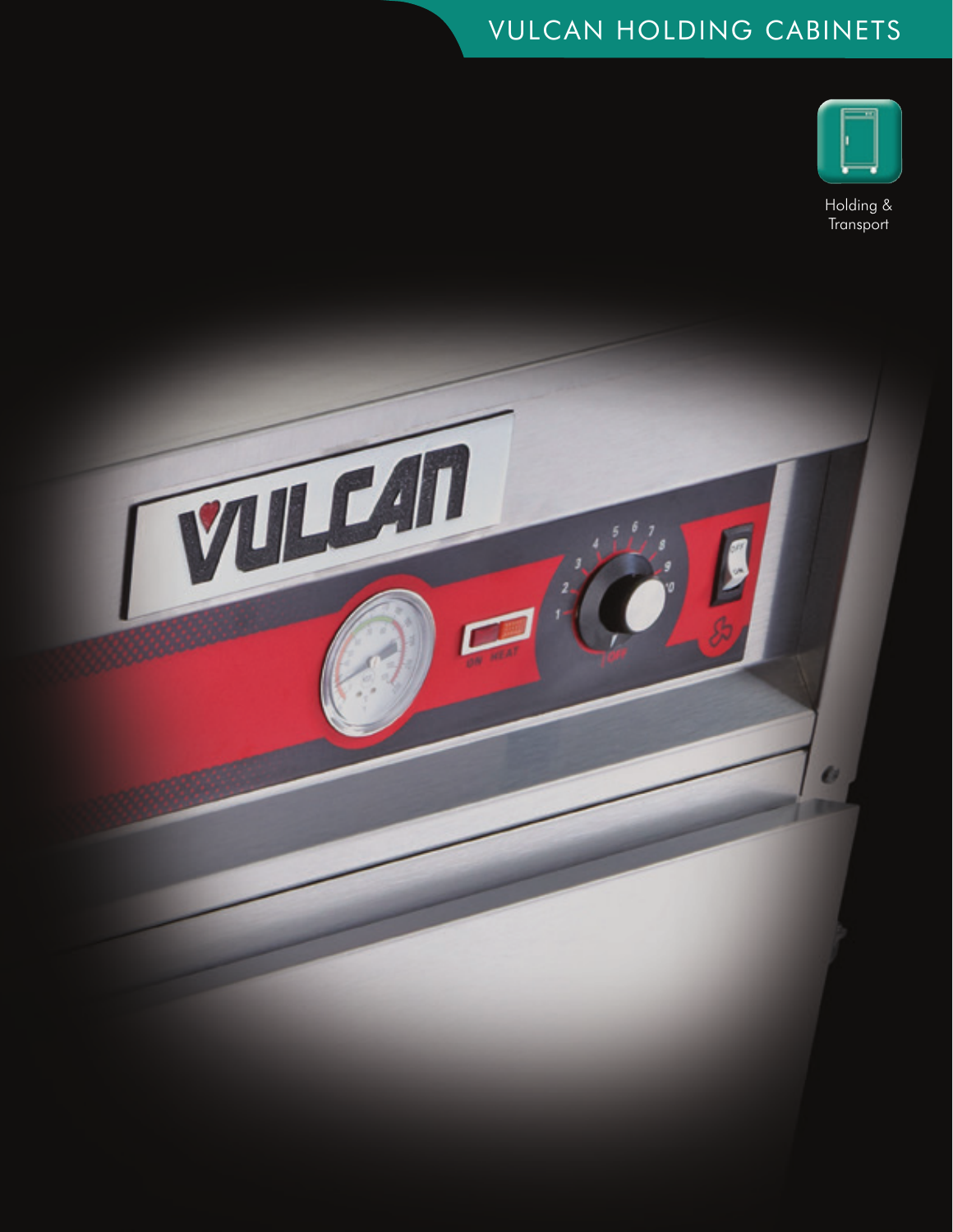## To Be the Best, You Need the Best.

esigned to meet all of your foodservice demands, our complete lineup of innovative holding<br>cabinets delivers the masterful design and precision performance Vulcan is known for. From<br>our VBP Institutional Series to our dura cabinets delivers the masterful design and precision performance Vulcan is known for. From our VBP Institutional Series to our durable VHFA Series non-insulated cabinets, there's a Vulcan that's right for you.

Many of our holding cabinets are ENERGY STAR® Qualified and all are designed to keep foods hot and delicious from cooking to serving. Every Vulcan insulated holding cabinet offers quality features like integrated steel frames and 20-gauge stainless steel construction inside and out. Their design is so efficient they provide fast recovery times, yet require only 10 amps, allowing you to plug into any 15-amp circuit.

**MARKETIN** 



• 2-year school warranty on parts and labor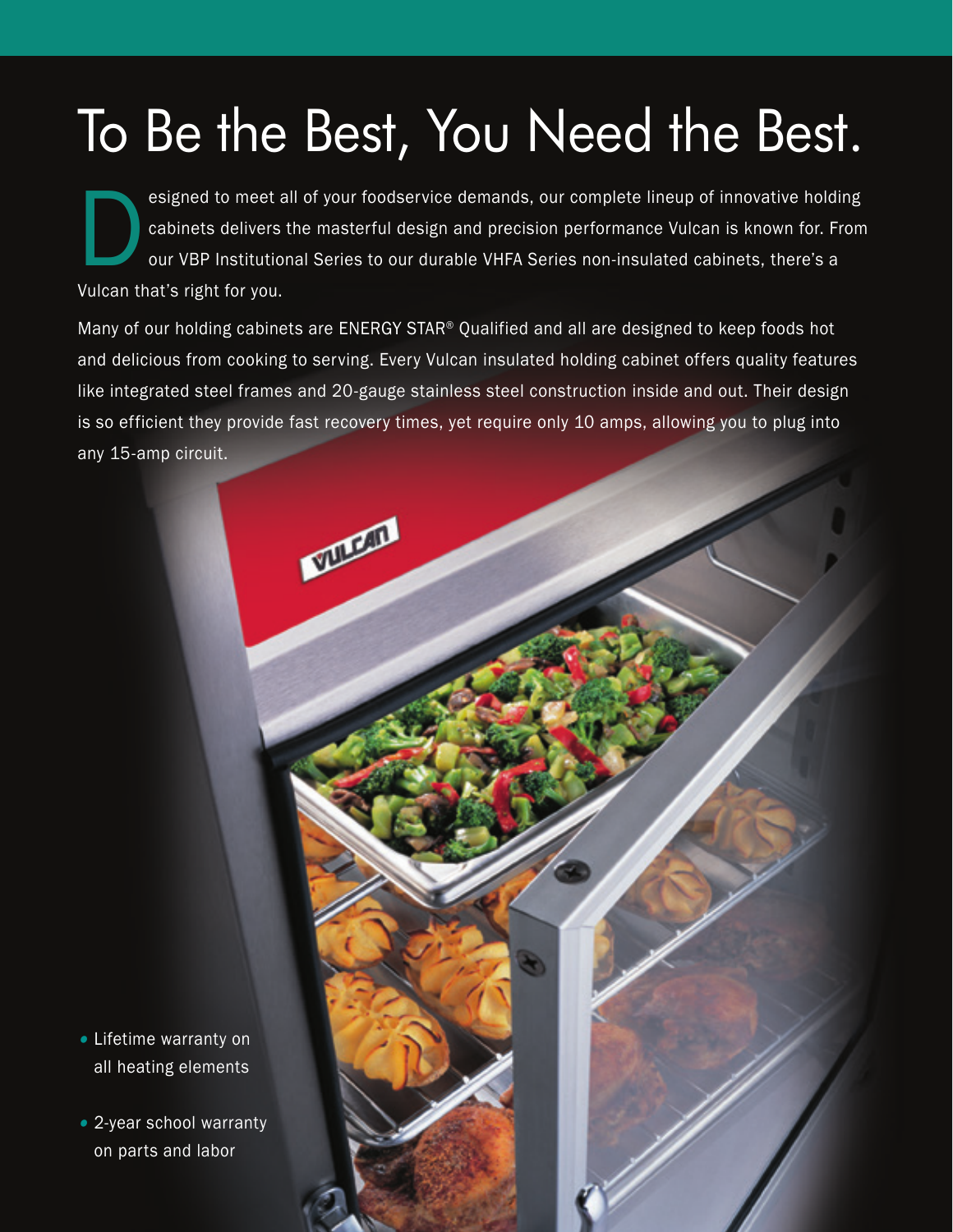## A Combination of Standard Features You'll Find Only on a Vulcan.

Further proof of the legendary toughness, innovation and durability Vulcan is famous for.





Vulcan is committed to ongoing energy efficient product innovation. By working closely with governmental agencies, the Federal Energy Management Program and local utility companies across the U.S., we develop equipment specifications that meet today's needs as well as anticipate future opportunities.